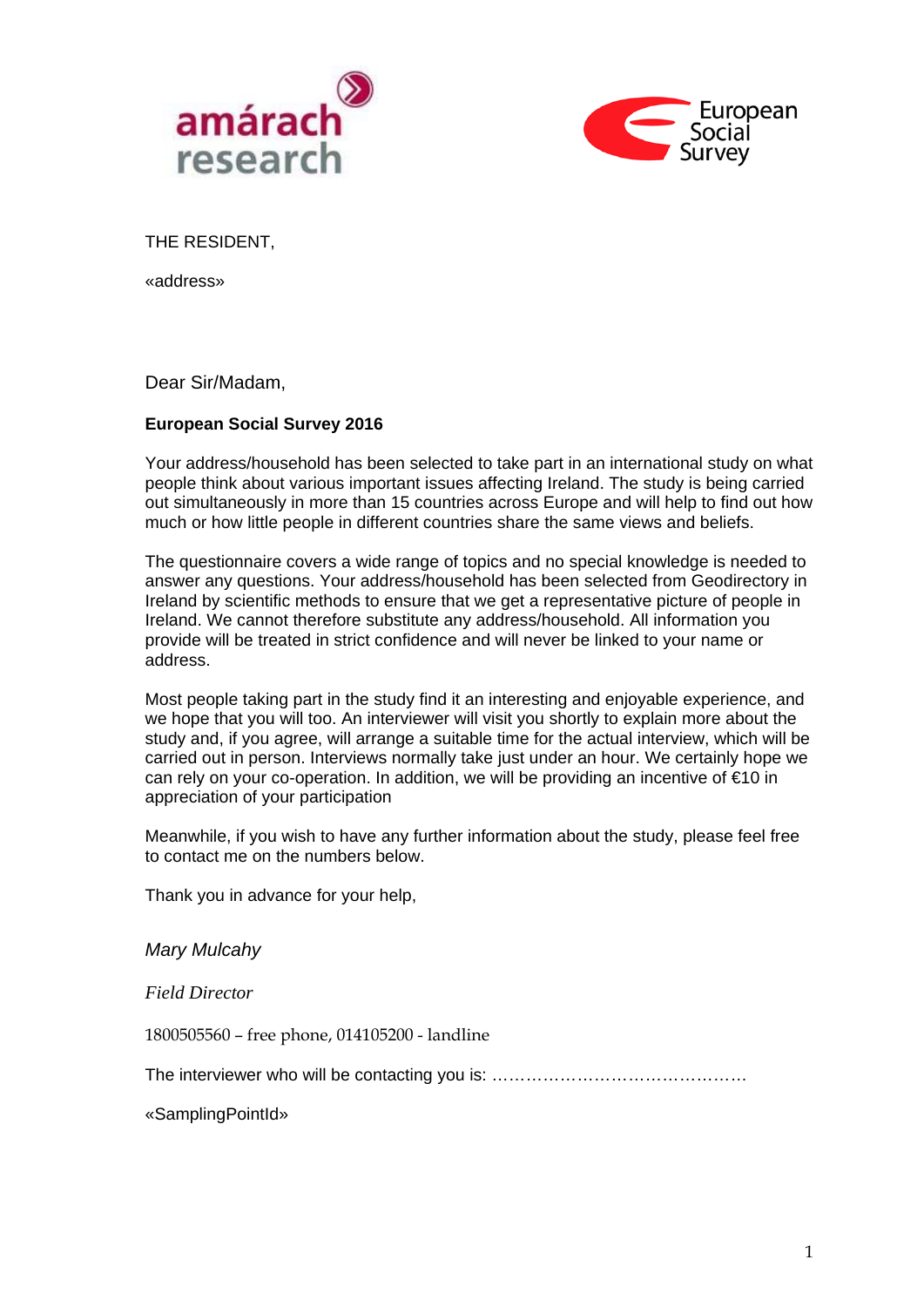

November 2016

Dear Garda.

I am writing to inform you about a study that is about to start in your area. The European Social Study is being carried out by Amárach Research on behalf of Mary Immaculate College University of Limerick. All interviews will be carried out face-to-face in respondent's homes and will last approximately 60 minutes. The survey commences on the 25th of November 2016 until  $10^{th}$  of March 2017. The questions asked are detailed but straight forward and are concerned with wide range of social variables including media use, social and political trust, moral, political and social values to name a few.

All the information we receive will be treated in the strictest confidence and only aggregated results published. Information on individual respondents will not be released to any external body. The respondents will never be requested to buy any product or service as a result of participation in the survey. Amárach Research are registered with the Data Protection Commission.

All of our interviewers carry official identity cards. We would appreciate if you would assist us by assuring anyone who might contact the station about the study, that it is legitimate and genuine. If you should have any questions or concerns about the study, please feel free to contact our field team in Amárach on 1800 50 55 60.

Many thanks for your help.

Yours Sincerely,

**Mary Mulcahy CMRS** 

**Field Director**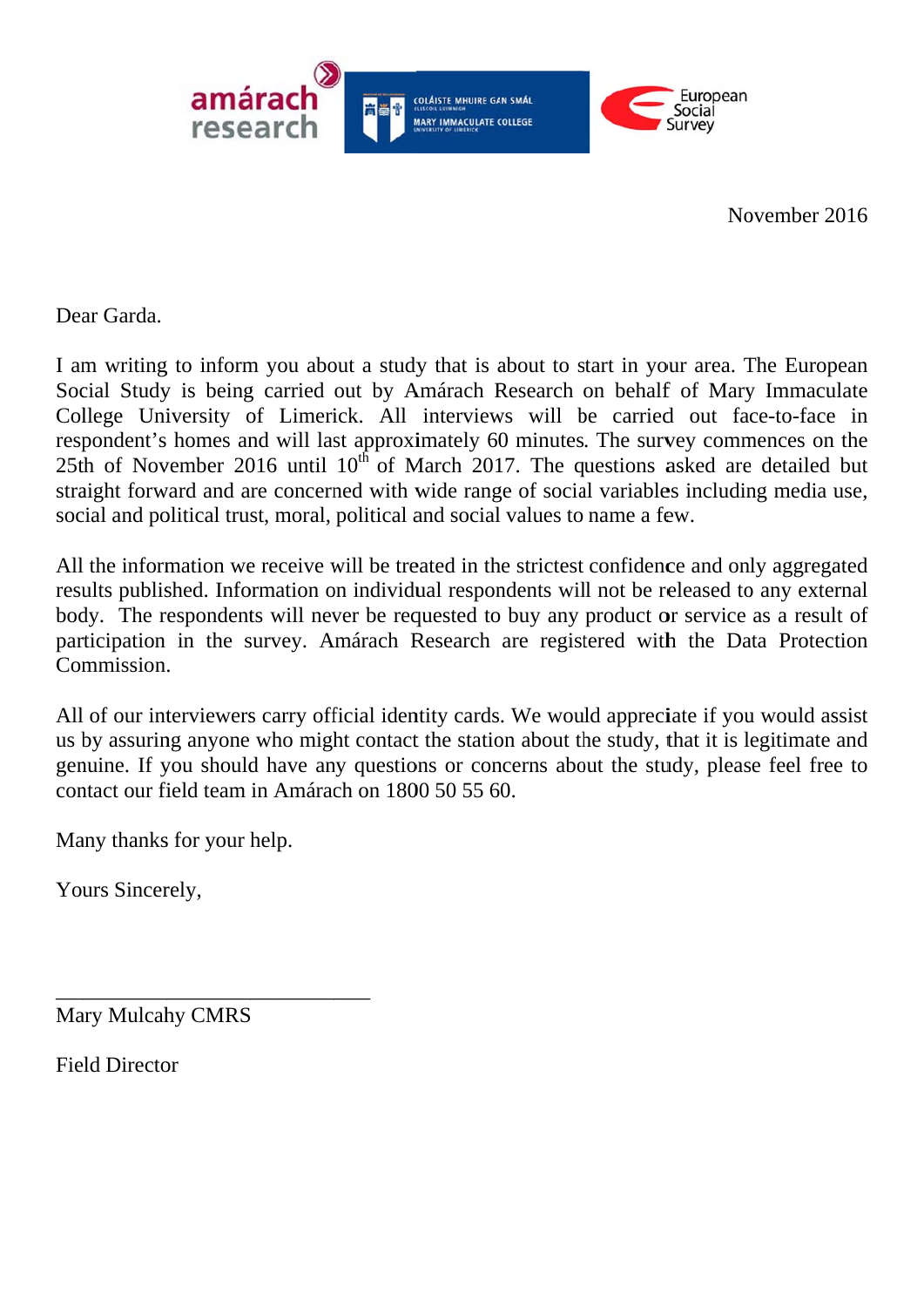





## The European Social Survey in Ireland

### **Participant Informed Consent Form**

Dear Parent.

As indicated in the information sheet this research seeks to chart the attitudes, beliefs and behaviour patterns of the European population. Your child's views are important as representative of 15 to 18 year olds.

Your child's name will not be used at any stage in the data. Your child may refuse to answer any question or withdraw at any stage. The information your child provides will be used only for this survey and will be held anonymously and confidentially. In keeping with the Data Protection Act (2003) identifiable data (such as address, phone number, etc.) will be removed as soon as the dataset is finalised.

Please read the following statements before signing the consent form.

. I have read and understood the participant information sheet.

. I understand what the project is about, and what the results will be used for.

. I am fully aware of all of the procedures involving myself, and of any risks and benefits associated with the study.

I know that my participation is voluntary and that I can withdraw from the project at any stage without giving any reason.

. I am aware that my information and answers will be kept confidential.

| Name (PRINT):  |  |
|----------------|--|
|                |  |
| Name (SIGNED): |  |
|                |  |
| Date:          |  |
|                |  |